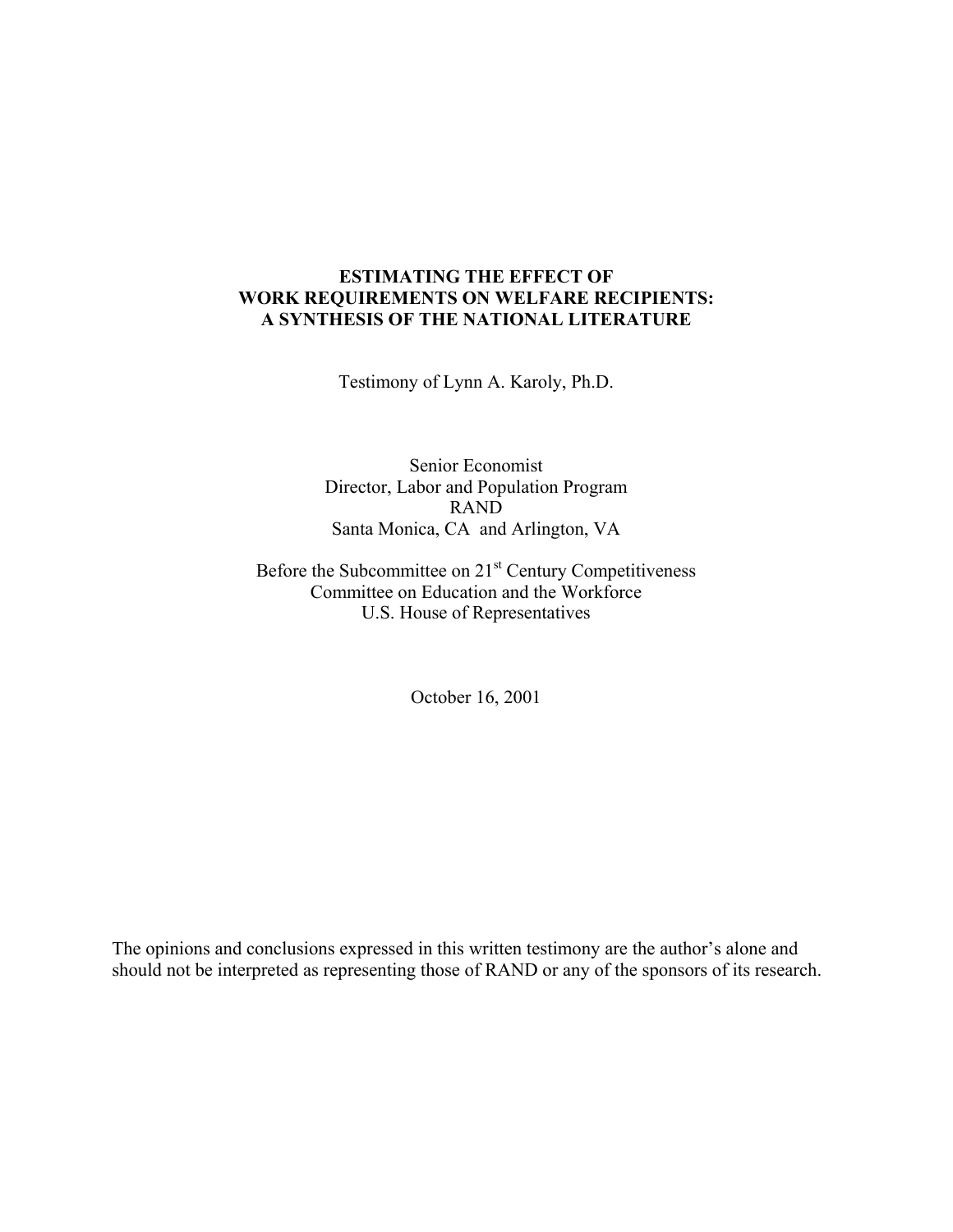## **ESTIMATING THE EFFECTS OF WORK REQUIREMENTS ON WELFARE RECIPIENTS: A SYNTHESIS OF THE NATIONAL LITERATURE**

Written Testimony of Lynn A. Karoly**[\\*](#page-1-0)**

Director, Labor and Population Program RAND

## **INTRODUCTION**

 $\frac{1}{2}$ 

The Personal Responsibility and Work Opportunity Reconciliation Act of 1996 (PRWORA), which implemented the Temporary Assistance to Needy Families (TANF) program, was enacted to further several goals: reduce dependency, increase employment, reduce unwed childbearing, promote marriage, and maintain two-parent families. With reauthorization of TANF pending, policymakers want to know how much the policy reforms embodied in the TANF legislation have been successful in achieving these objectives.

Certainly, the trends in various key indicators suggest that welfare reform may have resulted in anywhere from modest to substantial progress toward meeting these goals. In 2001, the welfare caseload is less than half of what it was at its peak level in 1994, when it was 5 million families (U.S. Department of Health and Human Services (DHHS), 2001b). Employment rates of women leaving welfare range from 62 to 90 percent (DHHS, 2001a). Among single women with children more broadly, the fraction employed increased from 69 percent in 1993 to 83 percent in 1999, a 20 percent increase (Grogger, 2001). Single mothers worked, on average,

<span id="page-1-0"></span><sup>\*</sup>RAND Senior Economist and Director of the RAND Labor and Population Program. In this testimony, I draw on a forthcoming RAND study titled "Consequences of Welfare Reform: A Research Synthesis," by Jeffrey Grogger, Lynn A. Karoly, and Jacob Alex Klerman. The completed study will be available through the RAND project website: http://www.rand.org/labor/TANF\_synthesis/. The opinions and conclusions expressed in this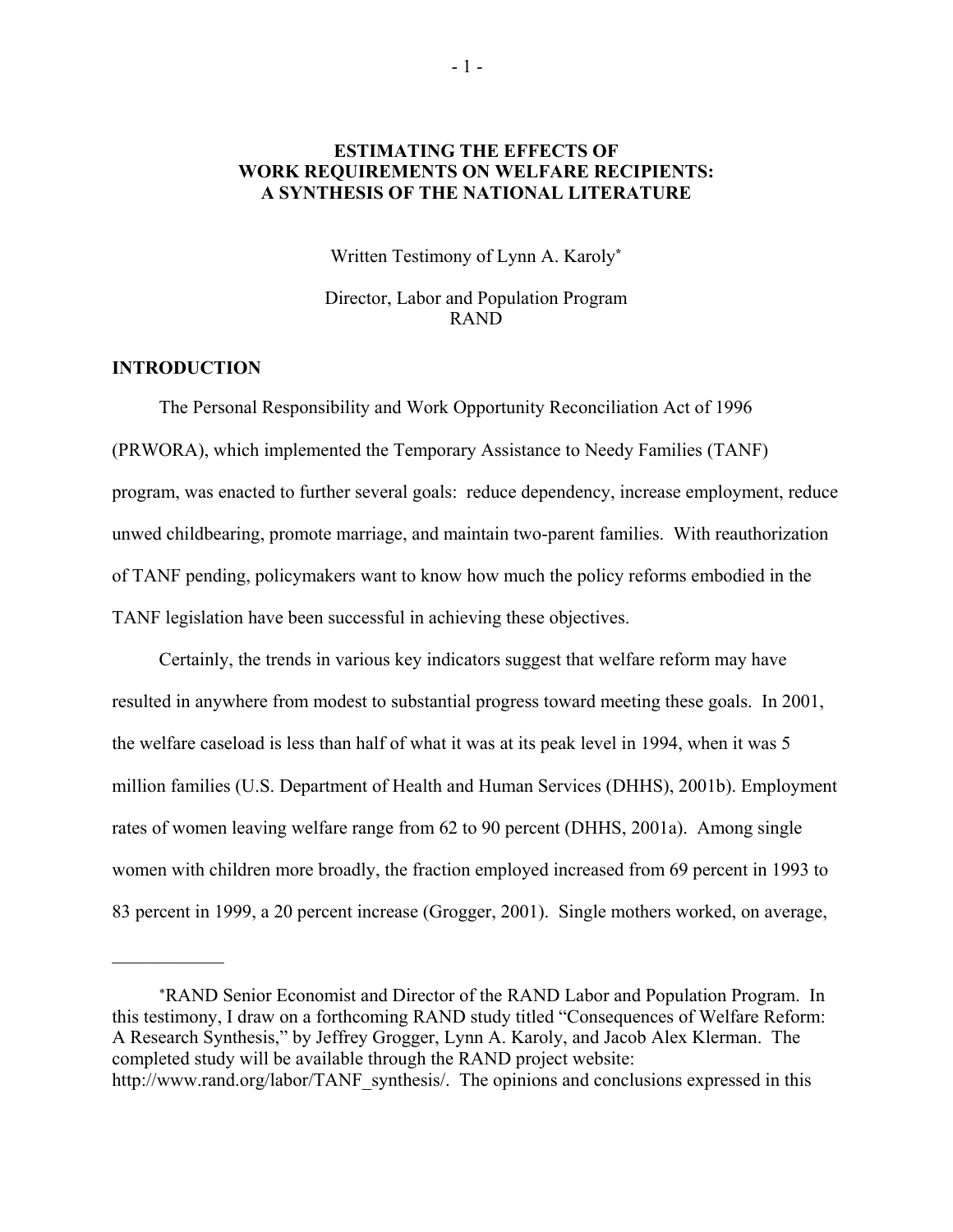7 more weeks in 1999 (for a total of 37 weeks) compared with 1993, and their earnings have increased by 35 percent over the same time period. Family income has also been increasing, and the poverty rate has been falling (Haskins, 2001). These improvements in labor market outcomes and family incomes have been accompanied by a decline in teen fertility and an increase in twoparent families (Martin et al., 2001; Acs and Nelson, 2001; Dupree and Primus, 2001).

At the same time, other data suggest another perspective. Former welfare recipients, socalled "welfare leavers," have been monitored in over 30 state studies, including 13 funded by the Assistant Secretary for Policy and Evaluation (ASPE), U.S. Department of Health and Human Services (DHHS). A recent summary of the 13 ASPE-funded welfare leaver studies (plus two other comparable analyses) shows that most welfare leavers (62 to 90 percent), defined as those who have been off welfare for at least two months, work at least some part of the first year after leaving welfare (DHHS, 2001a). However, a smaller fraction, from one third to one half, were employed all four quarters, and the evidence is mixed about the longer-term trend in employment outcomes. Moreover, earnings and family income remain low and spells of unemployment are common. Most welfare leavers continue to receive other government support, most commonly Medicaid and, to a lesser extent, Food Stamps. Even so, rates of reported food insecurity range from 13 to 52 percent and other forms of material hardship (e.g., housing problems, issues with access to health care) have similar or somewhat lower prevalences. While work is common, 2 to 4 out of every 10 welfare leavers return to the welfare rolls in the first year after leaving. In general, these studies paint a picture of considerable diversity in the post-welfare circumstances of former recipients.

written testimony are the author's alone and should not be interpreted as representing those of RAND or any of the sponsors of its research.

 $\overline{a}$ 

- 2 -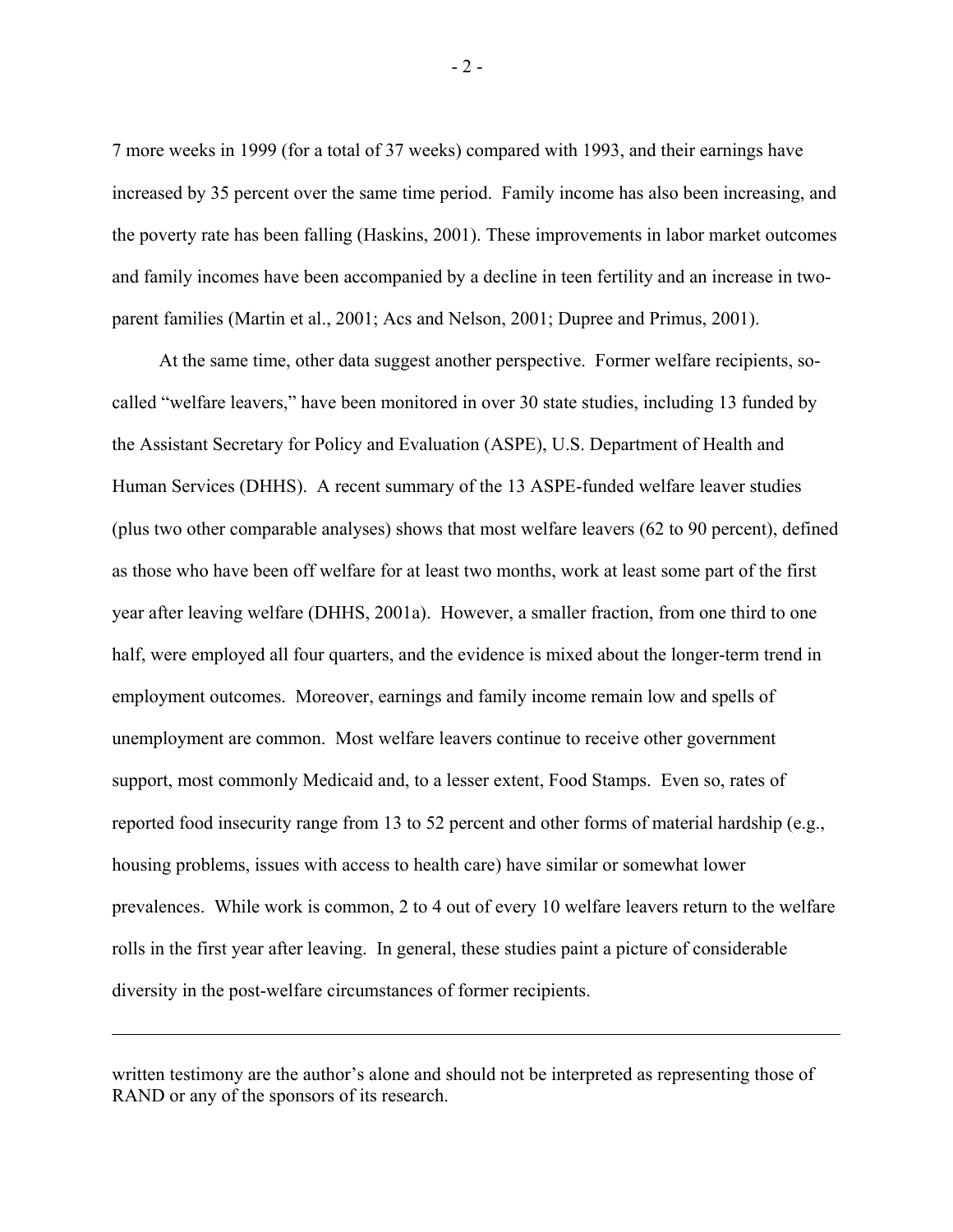While it is tempting to infer that welfare reform explains the observed trends or the circumstances of welfare leavers, we know that these types of comparisons do not account for other changes that took place during the same time period that could have also contributed to the observed outcomes. In particular, there were other policy changes, such as increases in the Earned Income Tax Credit (EITC), a de-linking of subsidized health insurance from welfare receipt, and increases in the minimum wage. Perhaps most important, there was a long and robust economic expansion. Thus, at least some of the improvements in welfare-related outcomes resulted from changes in other policies and the improving economy rather than from changes in welfare programs. By the same reasoning, the observed outcomes of welfare leavers, while informative, may result from both welfare policy changes and other factors.

For policy purposes, it is essential to know what the effect of welfare reform has been, *holding all else constant*. Under a contract from the U.S. Department of Health and Human Services Administration for Children and Families (U.S. DHHS-ACF), my colleagues—Jeffrey Grogger and Jacob Klerman—and I have conducted an extensive review of recent research to synthesize the current state of knowledge about the effects of welfare reform. The primary focus of the synthesis was on the *net effects of reform*, taking into account the impact of other factors such as the economy and other policy changes that may have affected the outcomes of interest. Like the literature on which it is based, the synthesis considered both the effect of the TANF reforms as a bundle and the effects of specific policies, including work requirements, financial incentives, and time limits.

Given the focus of this hearing on work requirements, I devote the bulk of my testimony today to a discussion of what we know about the impact of this particular policy component. However, before doing so, I briefly review our approach to determining the causal impact of

- 3 -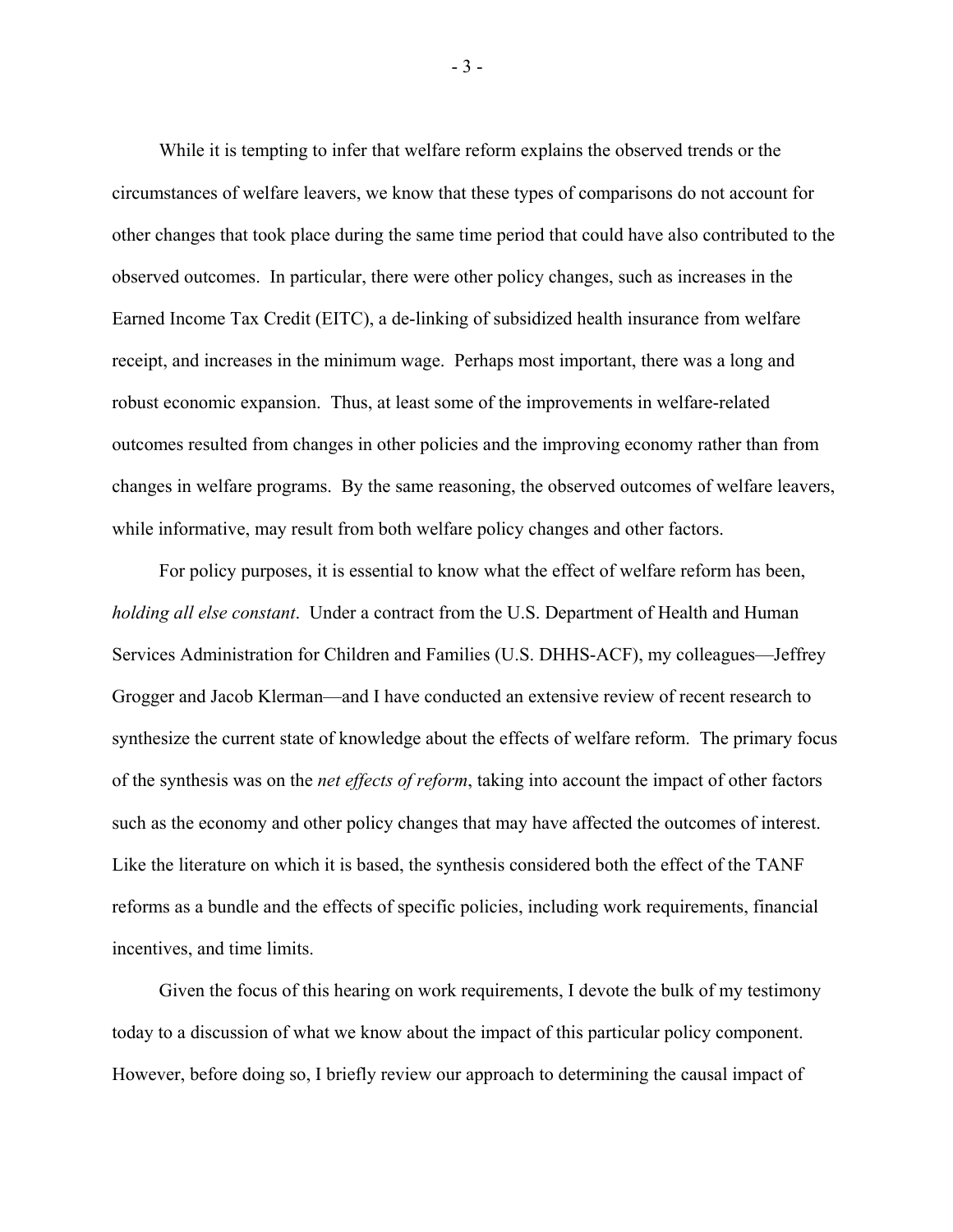TANF on various outcomes of interest. At the end of this testimony, I turn to a discussion of some issues for TANF reauthorization suggested by the research.

### **HOW DO WE DETERMINE THE CAUSAL IMPACT OF TANF?**

Distinguishing the effects of welfare reform from the effects of other policies and the economy is not a simple matter. For example, we want to know how much of the decline in the welfare caseload or rise in employment of single mothers is the result of the 1996 PRWORA legislation and the TANF programs it implemented. To answer this question, we need to know what would have happened to the welfare caseload or employment in the absence of welfare reform; in other words, we want to know what would have happened if the status quo prior to August 1996 had continued. However, we do not actually observe that outcome: that outcome—referred to as a counterfactual—does not exist. Instead, we observe a world where the policy change occurred but other policies and other factors like the economy changed as well. Since we do not observe the counterfactual, we must design and implement a research strategy that holds everything else constant.

There are two primary research methodologies available to measure causal impacts, in other words, to hold everything else constant. The first is to implement a random assignment experiment. To test a new program or policy, a study population is chosen and individuals are randomly assigned to either the control group, which is subject to the baseline policy environment, or the treatment group, which is subject to the new policy environment. If randomization is executed properly, there should be no systematic differences between the treatment and control groups other than those attributable to the different policy environments and chance. As the sample becomes larger, the likely effect of chance shrinks so that the average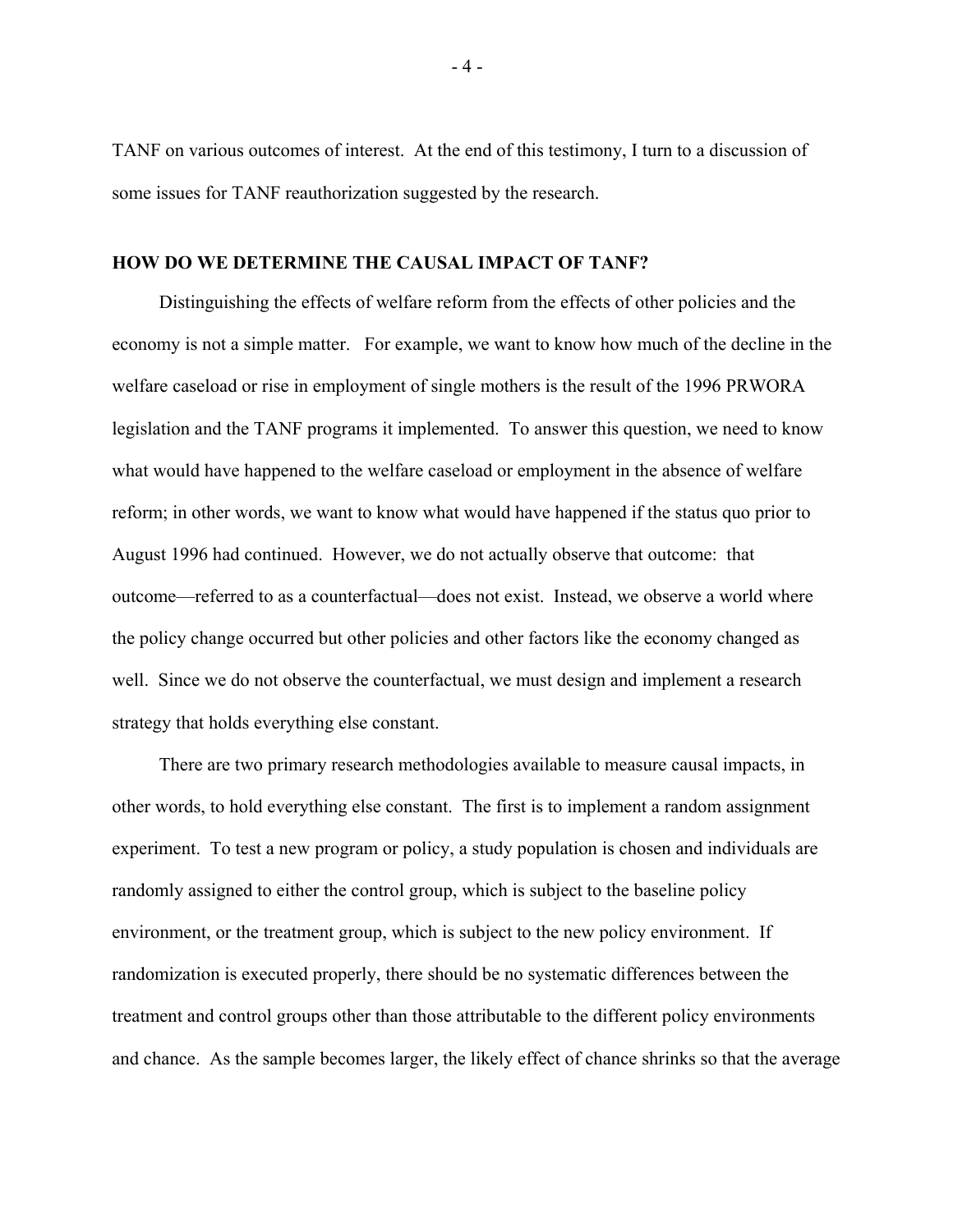effect of the policy, which is referred to as the "treatment effect" or the "impact" of the policy, can be estimated by the difference in mean outcomes between the two groups.

Such random assignment experiments can be a powerful evaluation tool, either for evaluating specific policy changes such as work requirements or combined (or bundled) policy changes such as work requirements packaged with financial incentives and time limits[.1](#page-5-0)  Recognizing the analytical benefit of this approach, DHHS-ACF required—in the pre-TANF period—that random assignment evaluations be a component of granting section 1115 waivers. Under these waivers, states began to implement reforms that, for the most part, were later incorporated into their TANF plans. The body of experimental studies from these waiver evaluations represents a major accumulation of knowledge about policy effects and, thus, comprises a substantial part of the evidence base we draw on for our synthesis. More specifically, we review the published findings from 28 major experimental evaluations conducted during the 1990s prior to TANF implementation.

The second research approach to estimating causal impacts is to analyze observational data using statistical methods to hold constant as many potential confounding factors as possible. This approach allows researchers to evaluate of policies not subject to the random assignment studies and to capture the entry effects that the random assignment studies miss. In our synthesis, we review over two dozen high-quality studies that utilize this approach[.2](#page-5-1) 

 $\frac{1}{2}$ 

- 5 -

<span id="page-5-0"></span><sup>1</sup>Despite their advantages, however, random assignment studies have several drawbacks. For a variety of reasons, they are not always feasible, their findings may not generalize to a universally implemented program, and they can be implemented poorly such that the impact estimates may be biased. In addition, in the context of welfare reform, random assignment studies only capture the effect of the new policy environment for those already on welfare. The impact on entry onto welfare is generally not captured in these studies.

<span id="page-5-1"></span><sup>2</sup>Like the experimental studies, there are potential methodological issues with observational studies and the statistical methodologies they employ.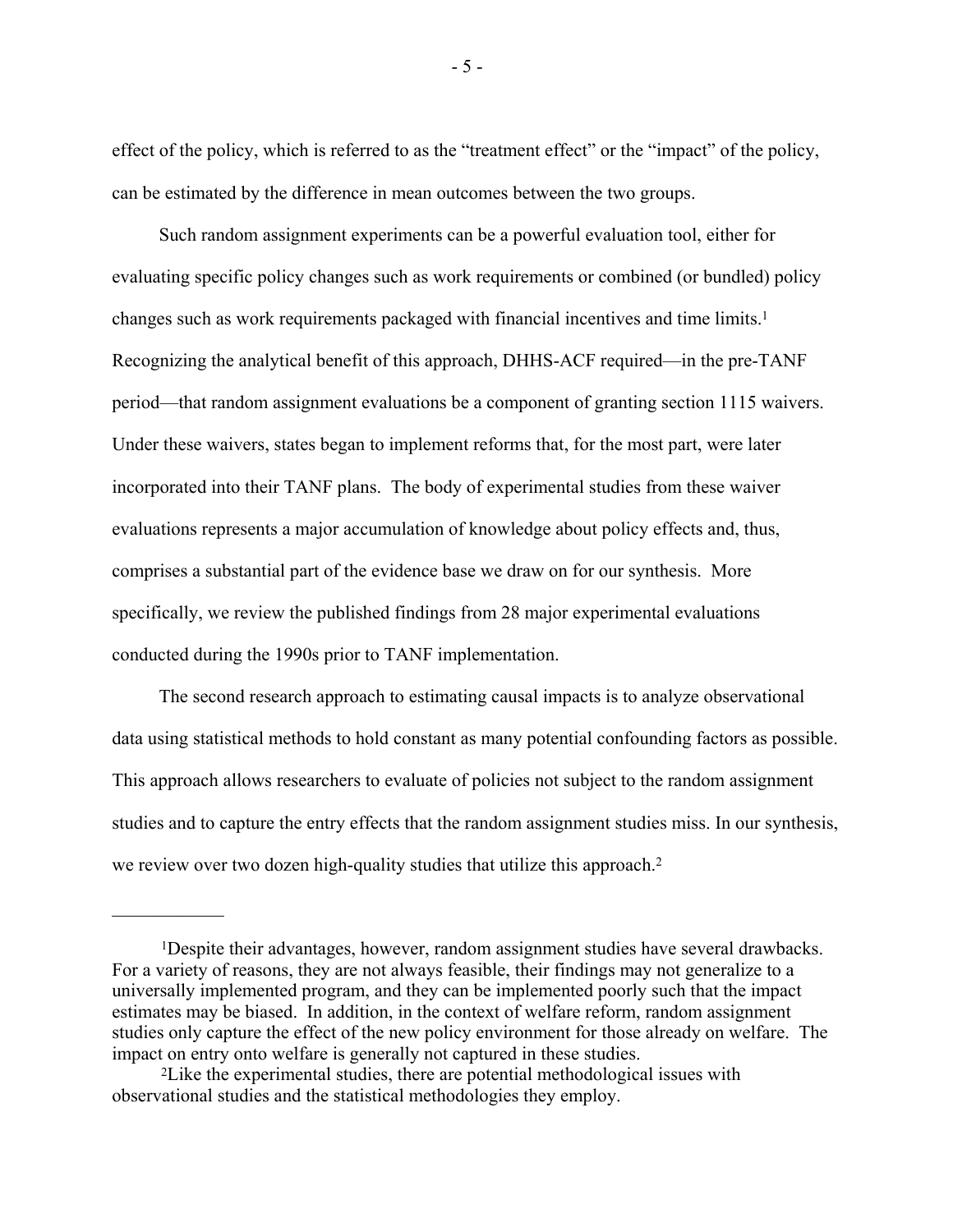Drawing on both types of studies, our synthesis considers the following welfare-related outcomes:

- Welfare use and the caseload;
- Employment and earnings;
- Utilization of other government programs (e.g., Food Stamps and Medicaid);
- Family structure, specifically marriage and fertility;
- Income and poverty;
- Consumption and other material well-being (e.g., food security, housing security, and health insurance coverage);
- Child well-being (e.g., child development and school progress).

We examine the effect of specific welfare policies on these outcomes. The specific policies we consider are limited by those considered in the literature and include:

- Financial work incentives, including earnings disregards and benefit reduction rates;
- Requirements to work or participate in work-related activities;
- Time limits;
- Family caps and minor residence requirements;
- Family responsibility requirements.

In the case of the policies related to work participation mandates, we also consider variation in program content or approach, such as the human-capital development model (that emphasizes basic skills and education) and the work-first model (that emphasizes job search and employment).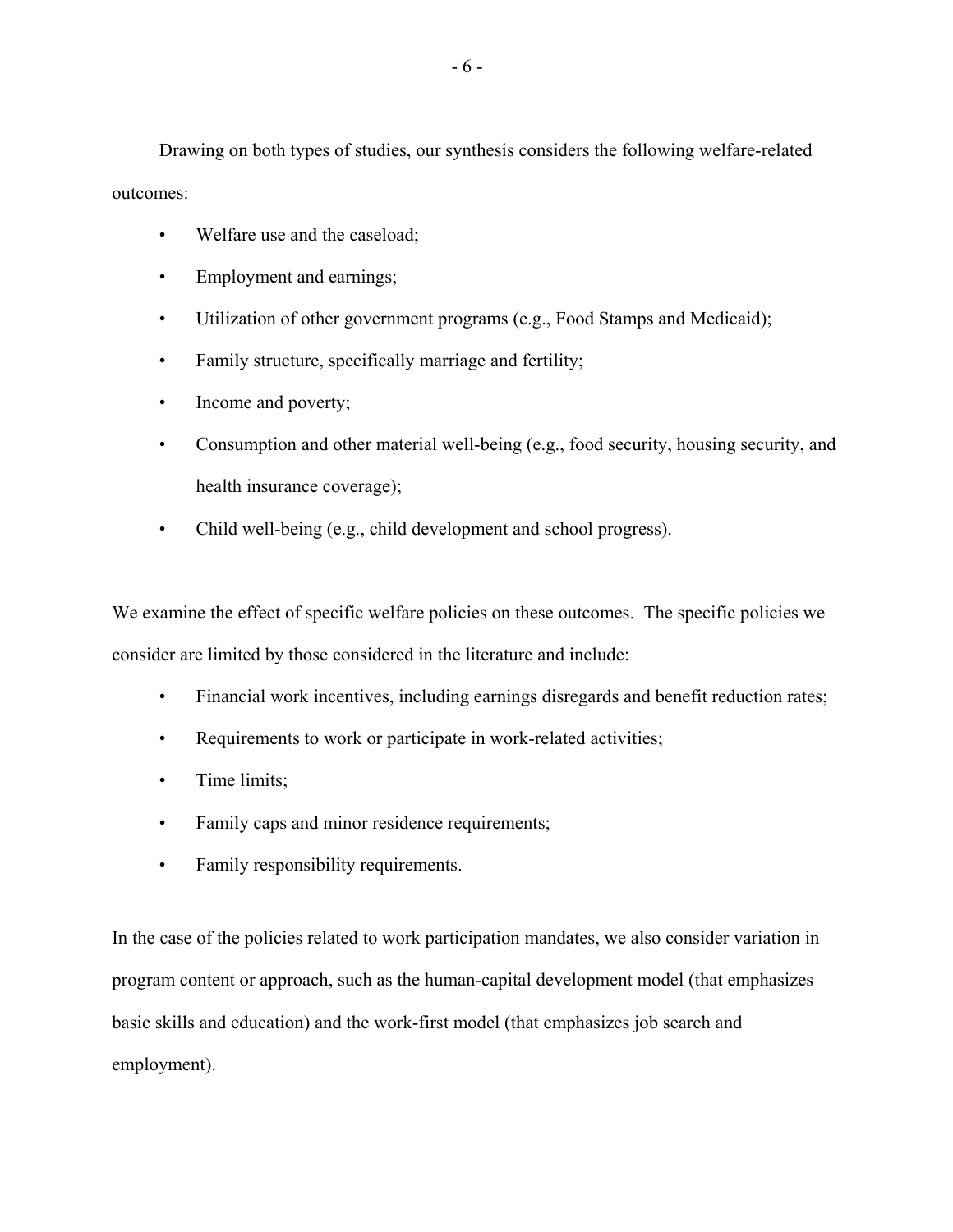The best way to view our synthesis is as a matrix that addresses the intersection between specific policy and welfare-related outcome cells in that matrix and seeks to fill them in based on the evidence in the literature. While there is a considerable body of research to draw on, our review documents that we do not know the impact of each policy on every welfare-related outcome.

# **THE IMPACT OF REQUIREMENTS FOR MANDATORY WORK-RELATED ACTIVITIES**

One specific policy we consider in our synthesis is requirements for mandatory workrelated activities, also known as work requirements. Starting with the Job Opportunities and Basic Skills (JOBS) training program in 1988, nonexempt welfare recipients were required to spend 20 hours a week in work-related activities, including work, education, or training. Those who failed to participate were subject to sanctions, which involved forfeiting the adult's portion of the Aid to Families with Dependent Children (AFDC) benefit. First under waivers and then under TANF, requirements for mandatory work-related activities were strengthened to include higher hours requirements, more restrictive definitions of permissible work-related activities, and lower age-of-youngest-child exemptions. Many states also reoriented their welfare-to-work programs as well, emphasizing job search and employment (so-called work-first programs) over basic skills and education (so-called human-capital development programs). Stiffer sanctions policies (i.e., penalties for noncompliance) were also implemented.

Of the various welfare reform policies, requirements for mandatory work-related activities are the best studied. Eleven random assignment experiments, collectively known as the National Evaluation of Welfare-to-Work Strategies (NEWWS), evaluated a reform that primarily consisted of stronger requirements for mandatory work-related activities, with approaches that

- 7 -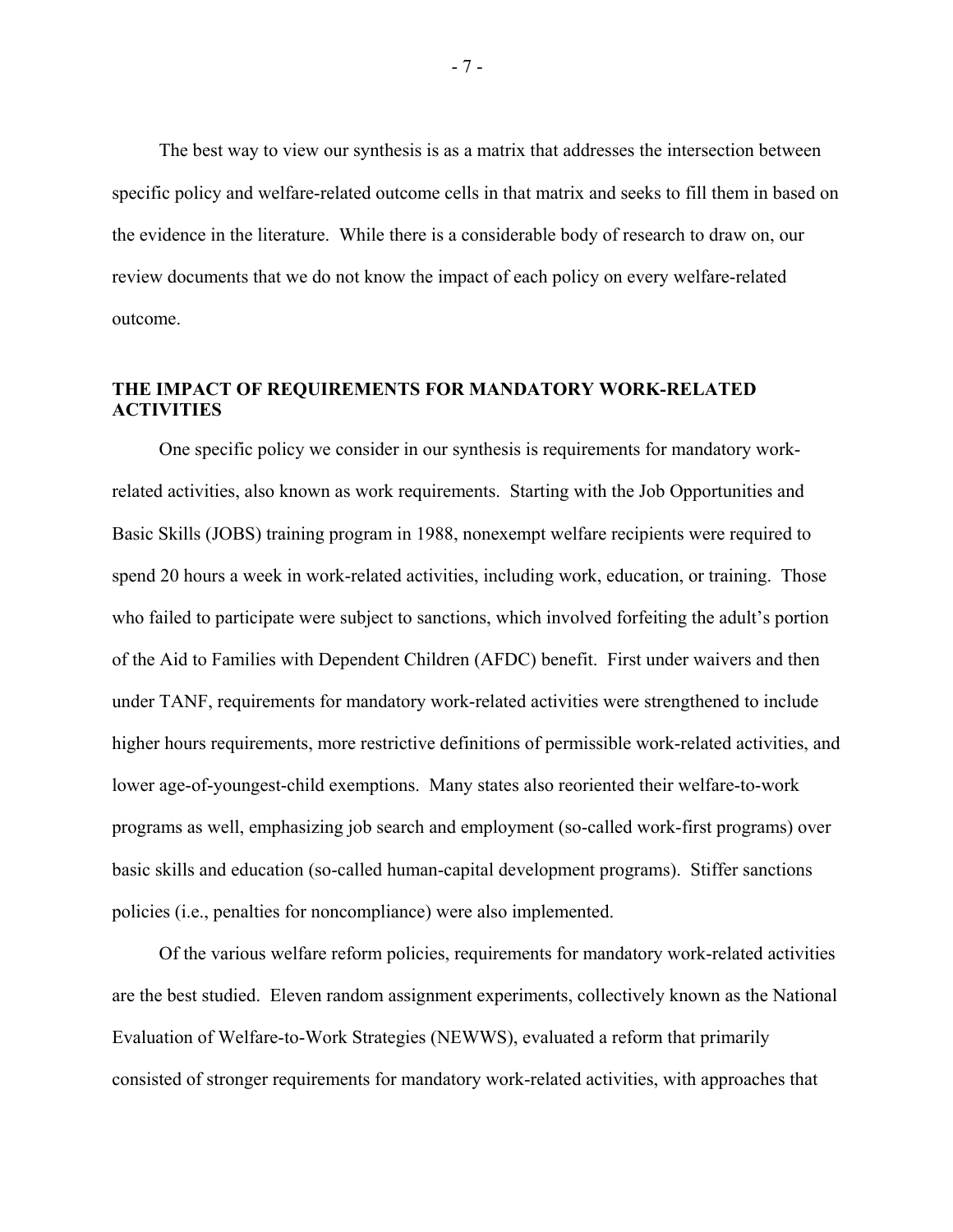included the Human Capital Development (HCD) (e.g., education and training) model and the Labor Force Attachment (LFA) (i.e., work first) model.<sup>3</sup> The sites included Atlanta (Georgia), Grand Rapids (Michigan), Riverside (California), Portland (Oregon), Columbus (Ohio), Detroit (Michigan), and Oklahoma City (Oklahoma). Two similar evaluations in Los Angeles (Jobs-First GAIN) and Indiana (the basic track of the Indiana Manpower Placement and Comprehensive Training Program (IMPACT)) also primarily evaluated mandatory work-related activities. Each of these studies have published impact estimates for a two-year follow-up period (Freedman, Knab et al., 2000; Freedman, Friedlander et al., 2000, McGroder et al., 2000; Fein et al., 1998).

The results from these 13 studies support the following conclusions about the impact of requirements for mandatory work-related activities:

- Employment rates and earnings increase, while welfare use and the use of Food Stamps and Medicaid decrease.
- While earnings rise, welfare payments fall, so that there appears to be no effect on income (i.e., the sum of earnings and welfare), although poverty may improve.
- Like income, there appears to be no change in marriage or fertility when work requirements are implemented. The evidence base is weaker with respect to the impact of work requirements on broader measures of well-being, and on child development and school progress.

We discuss each of these conclusions in more detail below.

 $\frac{1}{2}$ 

<span id="page-8-0"></span><sup>3</sup>These programs included some other reforms such as extended transitional child care or a family cap (Indiana only) but unlike TANF, they did not include time limits or financial incentives to make work pay (e.g., more generous earned income disregards or benefit reduction rates).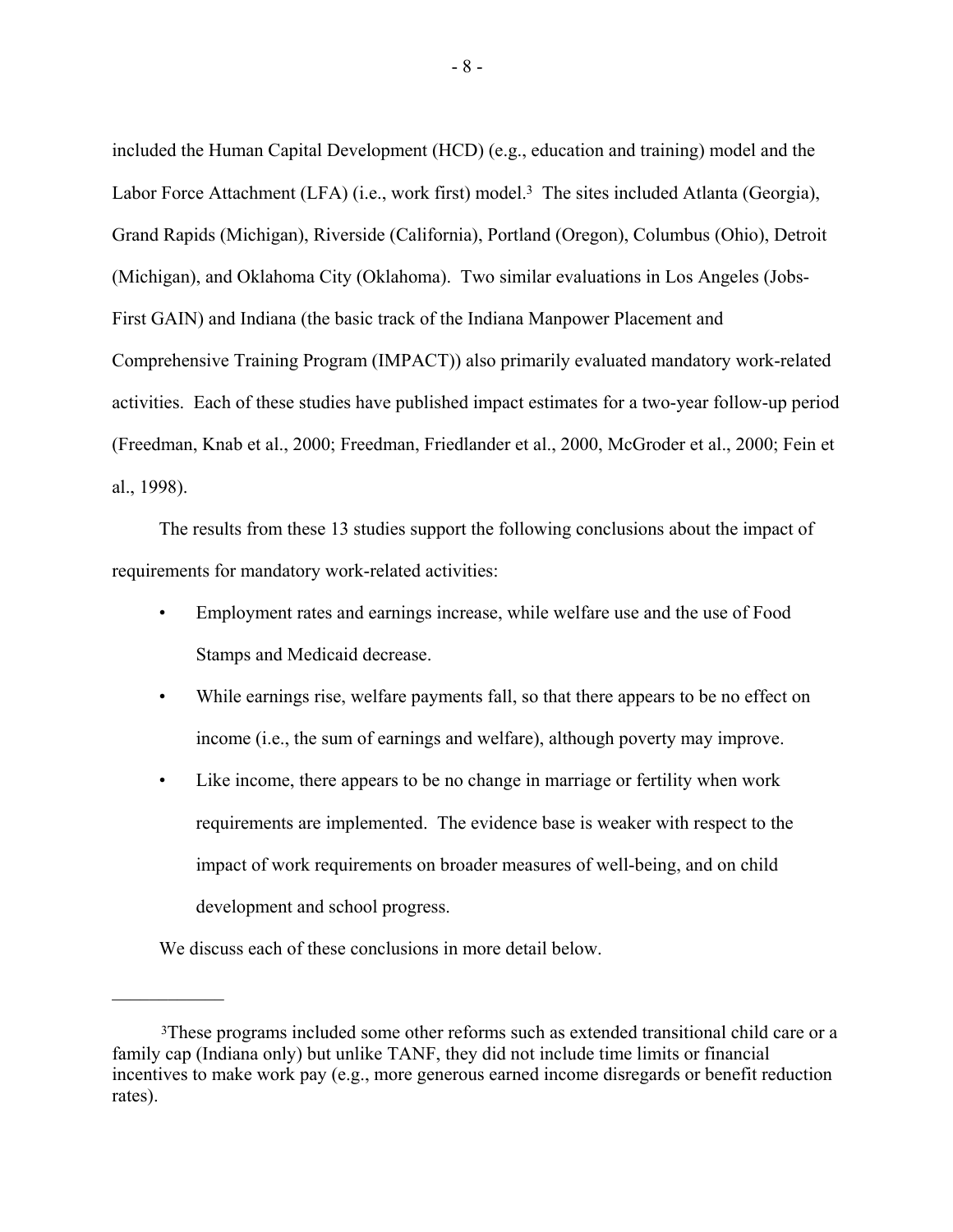## **Employment Rates and Earnings Increase, While Welfare Use and the Use of Food Stamps and Medicaid Decrease**

Figure 1 shows the impact of work requirements on employment, as measured by the experimental (random assignment) evaluations that hold all else constant. Employment is measured by whether the participant was ever employed over the two-year follow-up period. With one exception, employment is higher in the treatment group than in the control group, and nine of the twelve positive impact estimates are statistically significant (as indicated by the asterisk on the program name in the figure). On average, these programs increase employment by 5.6 percentage points during the first two years, which amounts to an average 10 percent gain over the control groups. The LFA programs, which emphasize job search, result in larger average employment gains than the HCD programs, which emphasize skill-building and generally require the participant to participate in classroom activities. The average employment increase among the search-oriented programs was 9.2 percentage points, compared to 3 percentage points among the skills-oriented programs. Part of this difference may arise because LFA participants generally start looking for work right away, while HCD participants spend part of the follow-up period in classes or training and therefore on average do not start work until later.

- 9 -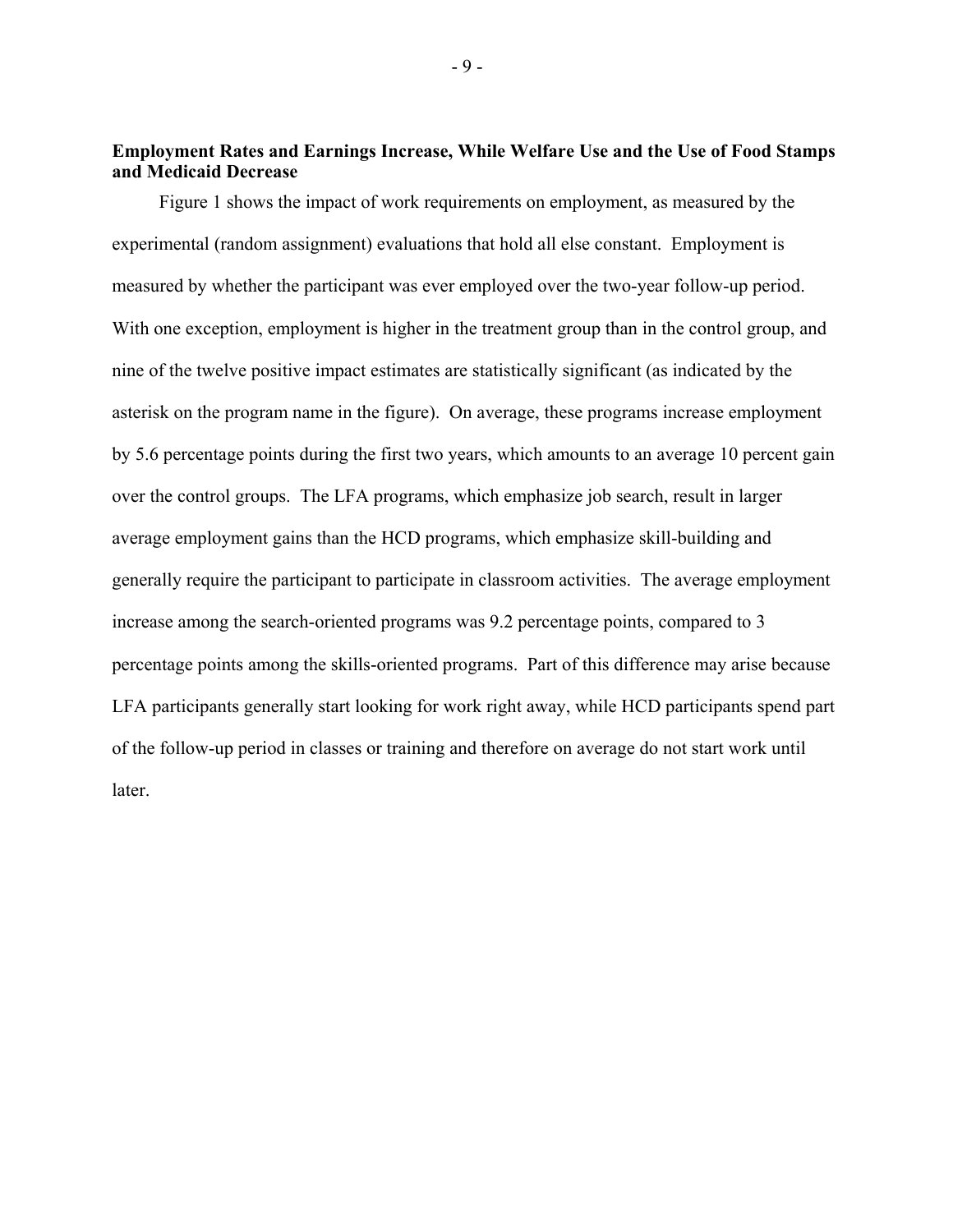

#### **Figure 1: Impact of Work Requirements on Employment, 13 Experimental Studies**

SOURCE: Los Angeles: Freedman, Knab et al. (2000); NEWWS: Freedman, Friedlander, et al. (2000); Indiana: Fein et al. (1998).

NOTES: \* indicates difference in employment rates between treatment and control groups is statistically significant at the 5 percent level or better.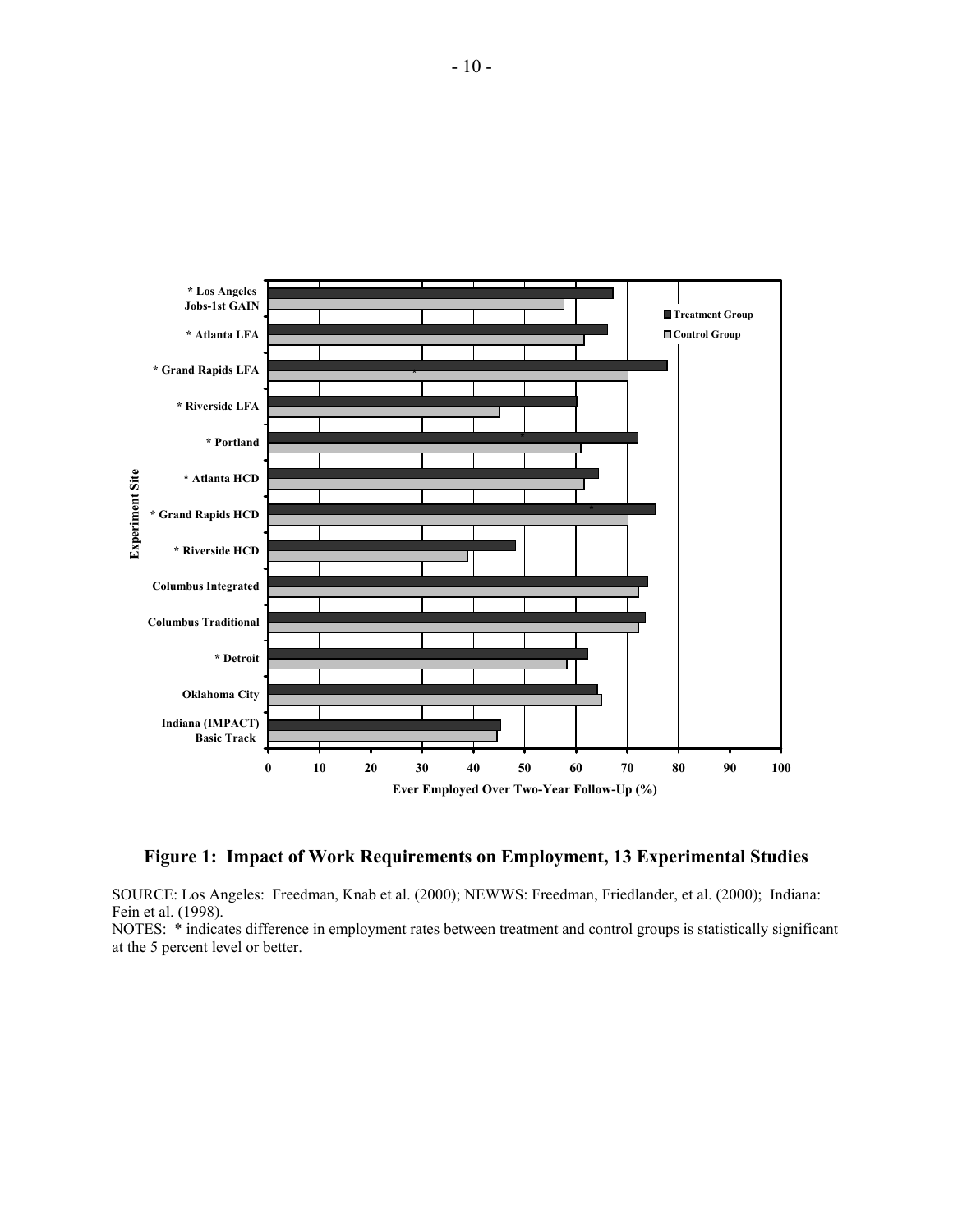The earnings results (not shown in the figure) from these programs are also positive, although the earnings impacts are small. Twelve of thirteen programs produced positive effects on earnings, nine of which were statistically significant. The one negative effect was insignificant. The average earnings impact over the two-year follow-up exceeded \$700; only four of the programs failed to produce earnings gains of at least \$400. Again, the gains were greater for the search-oriented programs than for the skills-oriented programs. Among the four work-first programs, earnings impacts averaged about \$1,200. Among the human-capital programs, earnings impacts were smaller, averaging just under \$400.

In twelve of the thirteen evaluations, compared with the control group, welfare use was lower after two years for the treatment group subject to stricter work requirements and all impacts were statistically significant. This is consistent with economists' expectations that work requirements should make welfare less attractive and therefore lower welfare use. The average reduction in welfare use was 5.1 percentage points. In relative terms, the average reduction was 8.7 percent. Across the programs, there is evidence that the jobs-first model generated somewhat greater reductions in welfare use than the skills-oriented programs.

Food Stamps and Medicaid use (also not shown in the figure) generally follow the impacts for welfare. Nine of the thirteen studies find a statistically significant negative impact on Food Stamp use, while the one study that measures Medicaid use also finds a negative impact. The negative impacts on Food Stamp and Medicaid participation are generally not as large as those for welfare use, indicating that some who leave welfare continue to receive these benefits.

- 11 -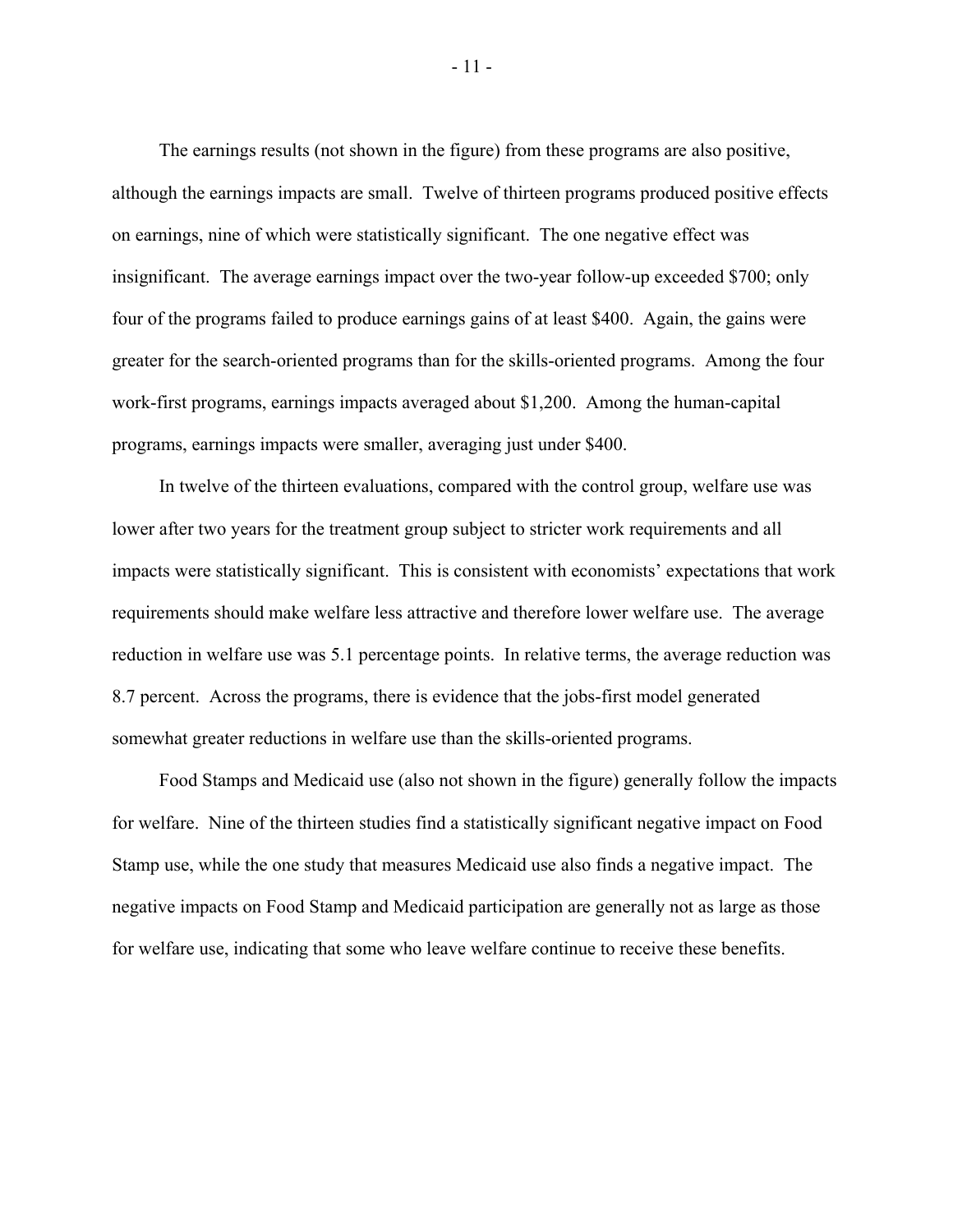## **While Earnings Rise, Welfare Payments Fall, So That There Appears to Be No Effect on Income, Although Poverty May Improve**

Twelve of the thirteen welfare to work programs found no significant impact of mandatory work requirements on income (the sum of recipient earnings and welfare plus the Earned Income Tax Credit) at the two-year follow-up. The sole exception was Los Angeles Jobs-First GAIN, where a broader measure of monthly household income was about \$90 higher for the treatment group compared with the control group, a statistically significant impact. Impacts on poverty were almost all insignificant as well, although more impact estimates were negative, suggesting that these programs may be somewhat more effective at raising incomes near the poverty threshold than at the bottom of the income scale. At the same time, many of the programs increased the fraction with incomes below 50 percent of the poverty line.

The small or nonexistent impacts on income and poverty are consistent with the combination of the positive earnings gains produced by these programs and high benefit reduction rates under the old AFDC rules that led to a significant reduction in welfare payments as earnings rose. Since income did not change, but the composition shifted from welfare benefits to earnings, it is not surprising that the majority of the programs also raised self-sufficiency as measured by the share of income from earnings. Even so, the average earnings share for treatment group members never exceeds 50 percent.

# **Like Income, There Appears to Be No Change in Marriage and Fertility When Work Requirements Are Implemented—Evidence Base Weaker for Other Well-Being Outcomes**

With one exception, the twelve programs that evaluate the impact of work requirements on marriage and fertility show no significant impacts on either outcome as of the two-year followup. In terms of other measures of well-being, measures of health care coverage for adults and children are available for 12 of the 13 studies. Almost all the impact estimates indicate that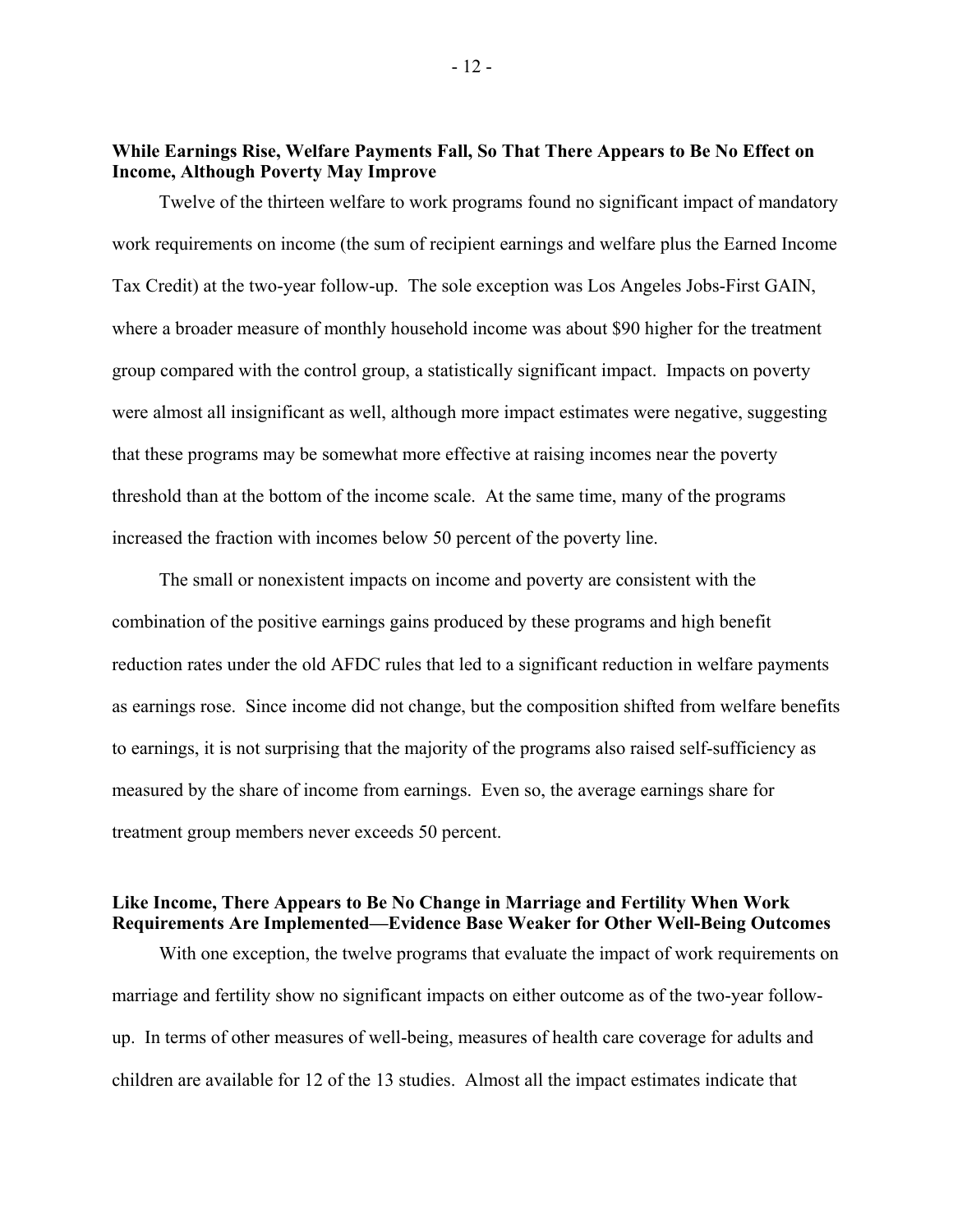programs that require mandatory work activities tend to reduce the probability of health insurance coverage after two years for both adults and children. However, all the effects are very small and only a few are statistically significant. The reductions in health insurance coverage are consistent with the move off welfare to employment associated with mandatory work requirements. The loss of automatic Medicaid coverage is not entirely made up by transitional Medicaid coverage, coverage under the poverty-related Medicaid expansions, or transitions to employment-based coverage.

Twelve of the thirteen studies also examine two-year impacts on a range of outcome domains for children, including behavioral adjustments, school progress, and health and safety. Overall, the child outcome results from these studies show no clear pattern of beneficial or harmful effects for children. Both favorable and unfavorable effects are found across all the domains, sometimes for the same program. A comparison across program models does not reveal any strong patterns for employment-focused or education-focused programs.

## **THE IMPACT OF WORK REQUIREMENTS COMBINED WITH OTHER POLICIES**

Under states' TANF programs, work requirements have typically not been implemented in isolation; rather, they are combined with other major reforms. Our synthesis draws on another set of experimental evaluations that assess impacts of work requirements combined with other policy reforms, namely financial incentives and time limits. Compared to the 13 studies that focus on work requirements by themselves, there are fewer studies that analyze work requirements in conjunction with other reforms. Thus, our conclusions about such reforms are less definitive than our conclusions about work requirements implemented by themselves.

Combining mandatory work-related activities with strong financial incentives and/or time limits generally still results in positive impacts on employment and earnings. At the same time,

- 13 -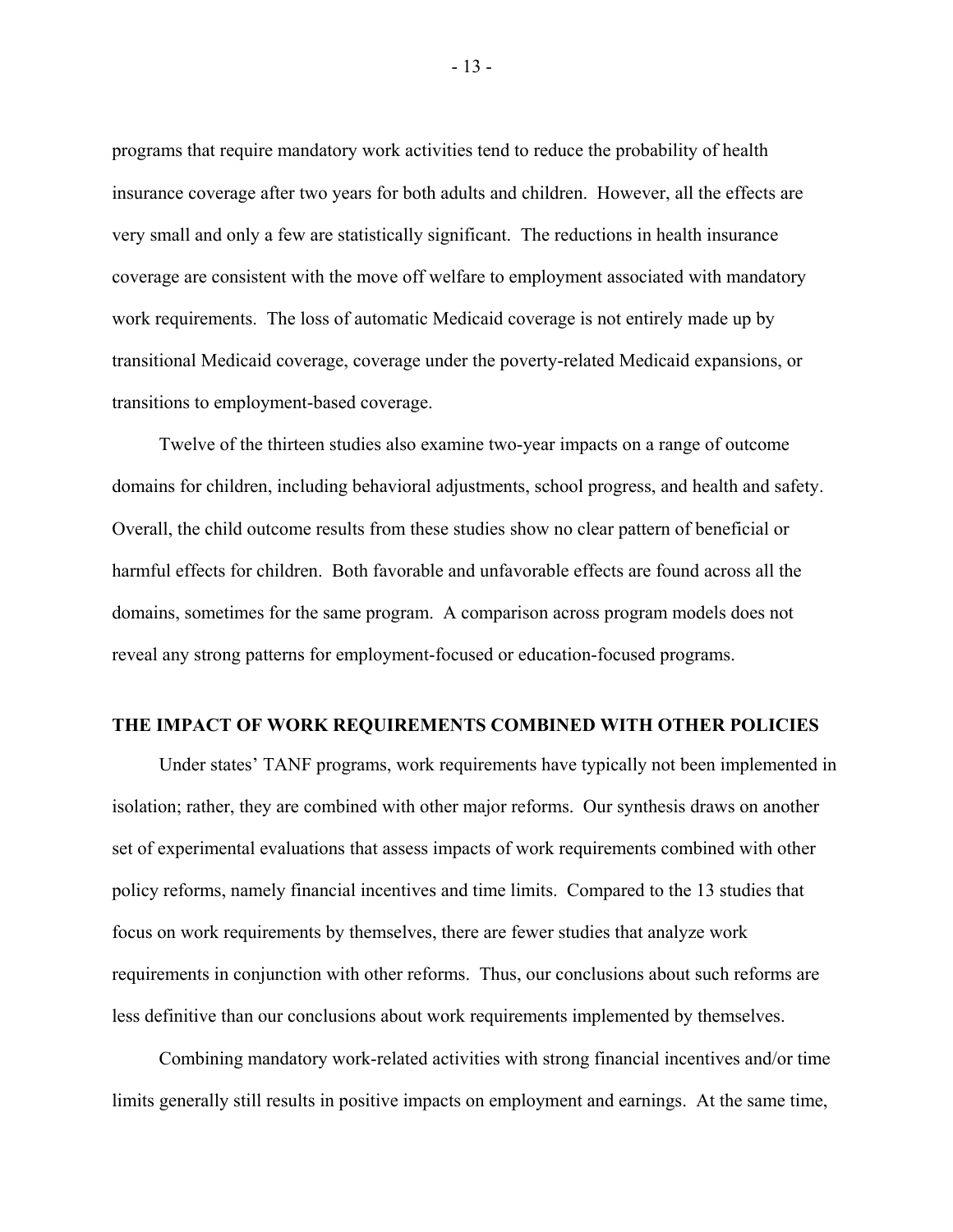financial incentives, by allowing recipients to keep more of their welfare grant as their earnings increase, typically produce smaller decreases in transfer payments, which lead to higher income and a reduction in poverty. Welfare reforms that combine work requirements, financial incentives, and time limits appear to initially increase welfare use. Welfare participation then declines, first as more individuals leave the rolls to preserve benefit eligibility for the future, and then as recipients reach their time limit. There is also evidence that programs that include time limits along with work requirements and financial incentives produce initial increases in income that eventually fade as welfare use declines, a pattern that is consistent with the changes in employment, earnings, and welfare use.

There is a more limited evidence base to suggest that strong financial incentives can increase marriage, but this is not always the case. The evidence is mixed with respect to child outcomes, with some random assignment studies finding some improvements in child development when programs include financial incentives, while others show little or no impact. Negative impacts on child schooling and behavior, particularly for adolescents, have been found in one evaluation that includes time limits as part of the reform package.

In sum, the available results suggest that *work requirements when combined with other reforms generally increase work and earnings, just as they do in isolation. Both welfare use and income can increase when strong financial incentive are part of the reform package, or they can both decrease when time limits are part of the reforms and those time limits become binding. The impact on other outcomes, such as income, fertility and marriage, and child well-being, can differ from what is observed when work requirements are the only reform*.

### **ISSUES FOR REAUTHORIZATION**

Our synthesis suggests several issues as Congress debates the reauthorization of TANF.

- 14 -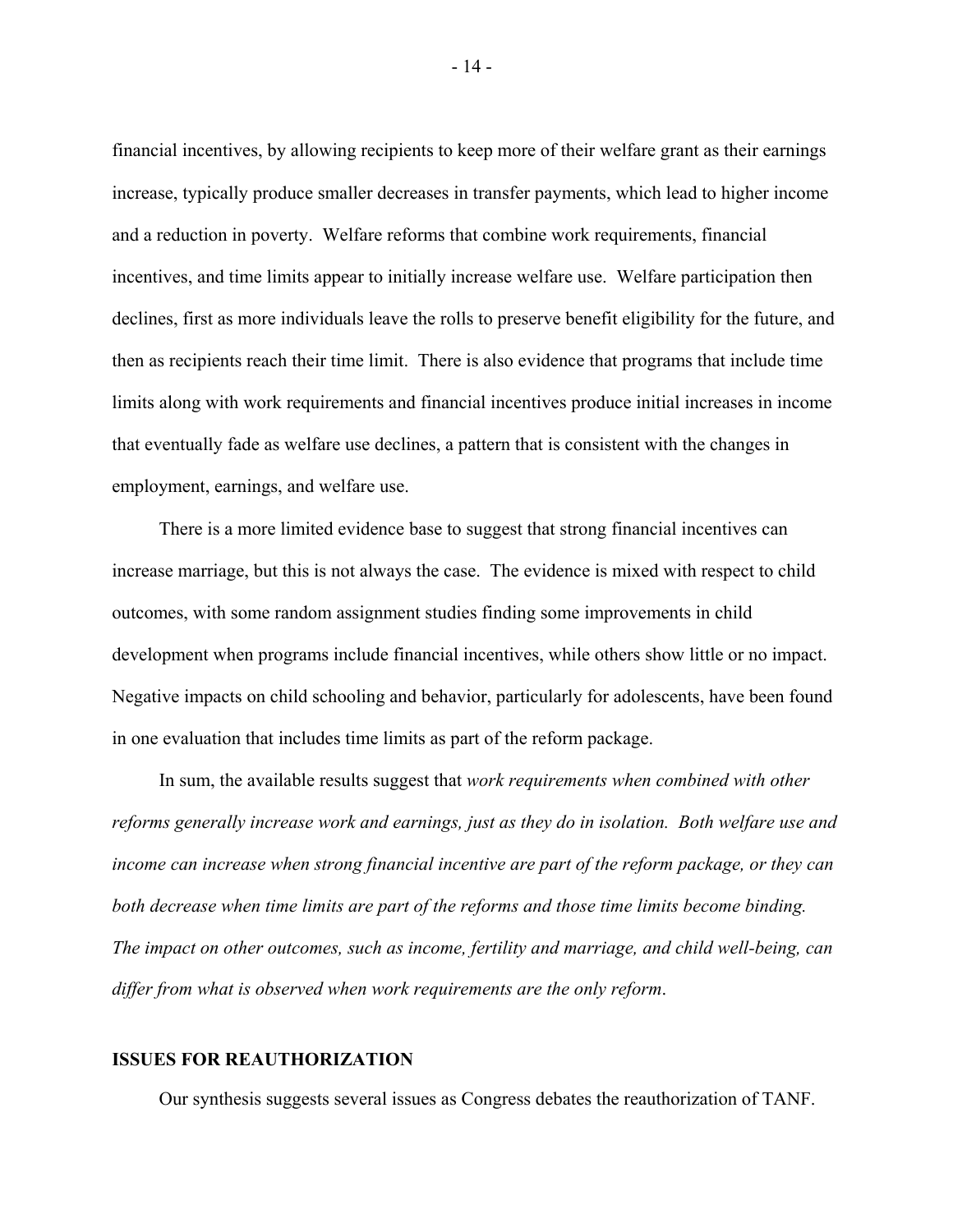*First, policymakers need to recognize the trade-offs between the various goals of welfare reform and the ability of different policy components to affect the goals of reform.*

While the primary reforms to the welfare system, such as work requirements, financial incentives, and time limits, generally serve to raise employment and earnings, it is not the case that each of these policies simultaneously reduces welfare use, increases income, reduces poverty, lowers fertility, increases marriage, and promotes child well-being. For example, as discussed above, while work requirements reduce welfare use, they do not have much of an impact on income and poverty. Consequently, they also do not have much of an impact on marriage, fertility, or child well-being. In contrast, rather than reducing dependency, programs with generous financial incentives generally increase welfare receipt and total transfer payments, at least in the short-run. Since financial incentives allow families to keep more of their welfare benefits as their earnings rise, they also increase income, decrease poverty, and improve material well-being. Moreover, when incomes increase, there is more of a tendency for child outcomes to improve as well, or at least to not become worse.

*Second, the federal government should continue to coordinate and fund evaluation research of welfare reform, including longer-term follow-up of existing random assignment populations and new studies that evaluate specific reform components.* 

Understanding the causal impact of welfare reform as a whole and specific policies in particular requires a solid research base of high-quality random assignment and observational studies of the kinds we review in our synthesis. While the knowledge base is quite strong in some areas, such as assessing the impact of work requirements, in other areas, it is weak or nonexistent. For example, we know very little about the impact of various sanction policies on welfare-related outcomes. As another example, time limits have been evaluated almost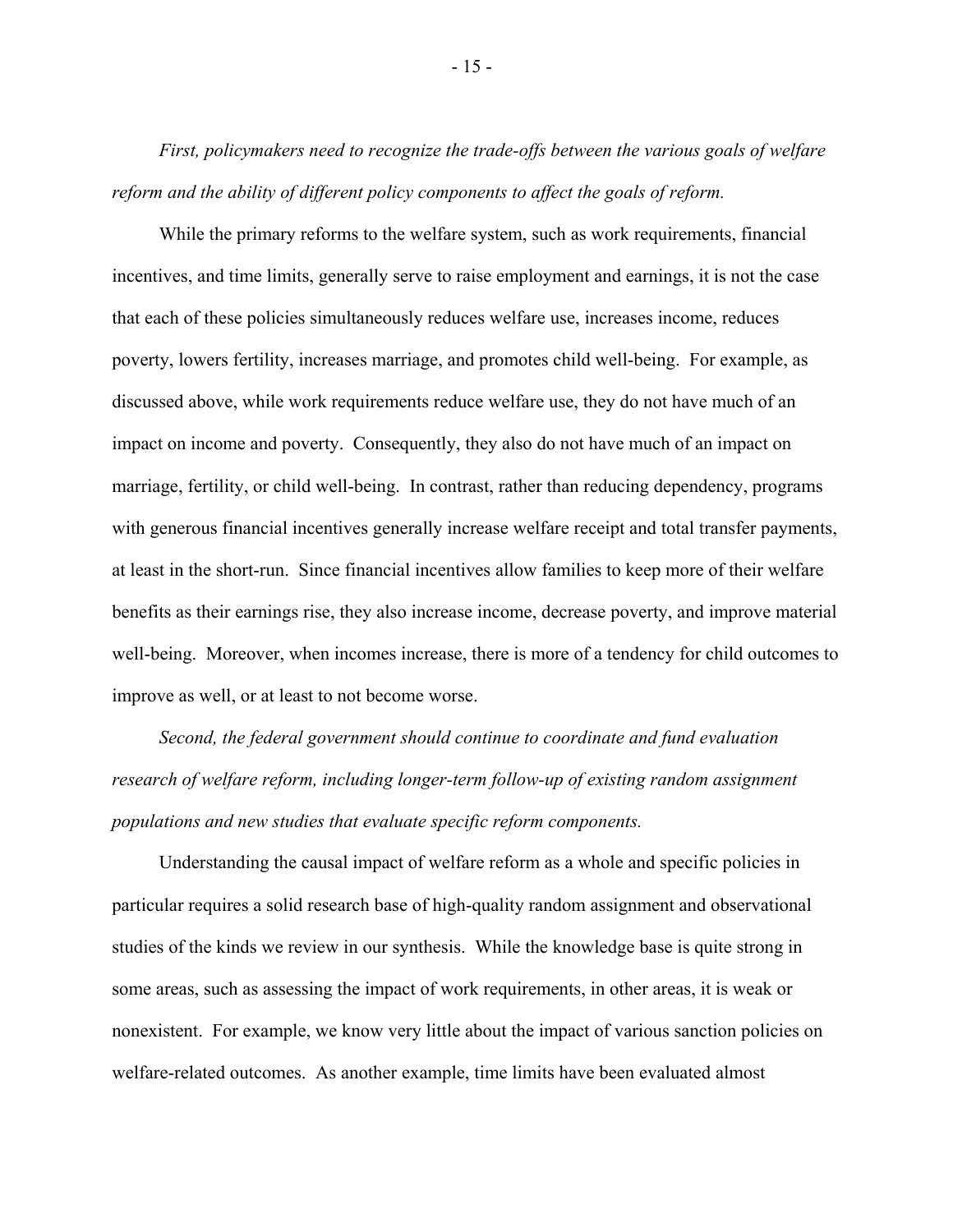exclusively as part of a package of reforms, so it is difficult to isolate the separate impact of time limits on behavior. There is also little basis for knowing what will happen under policies that might be adopted in the future, such as different forms of time limits.

Finally, much of our knowledge base tells us about the short-turn impacts of welfare reform, typically over a two- to four-year horizon. Some impacts, such as those on marriage, fertility, and child well-being, may take longer to respond to a new policy environment. Hence, longer-term follow-up of experimental populations is vital for assessing the longer-run consequences of these policies.

Both to better understand the impacts of policies already implemented and to gauge the impact of policies that might be implemented in the future, it is imperative that the federal government continue to coordinate and fund new research to augment what we already know. Our knowledge base in 2001 is stronger because of research programs put in place in the late 1980s and early 1990s, and that increase in knowledge occurred only as a result of major expenditures on program development and evaluation. The random assignment studies in particular were conducted to satisfy the requirement that waiver-era reforms be evaluated.

TANF's devolution of discretion to the states removed the requirement for rigorous evaluation. If we are to increase our knowledge base between now and the next time the nation considers major welfare reform, serious consideration should be given to mechanisms to reinvigorate the evaluation of program reforms. Even given TANF's devolution of welfare policy to the states, a strong federal role in research and evaluation remains appropriate and necessary. This is especially true because research conducted in one state can be informative for policymakers throughout the nation. Such investments in the knowledge base will ensure that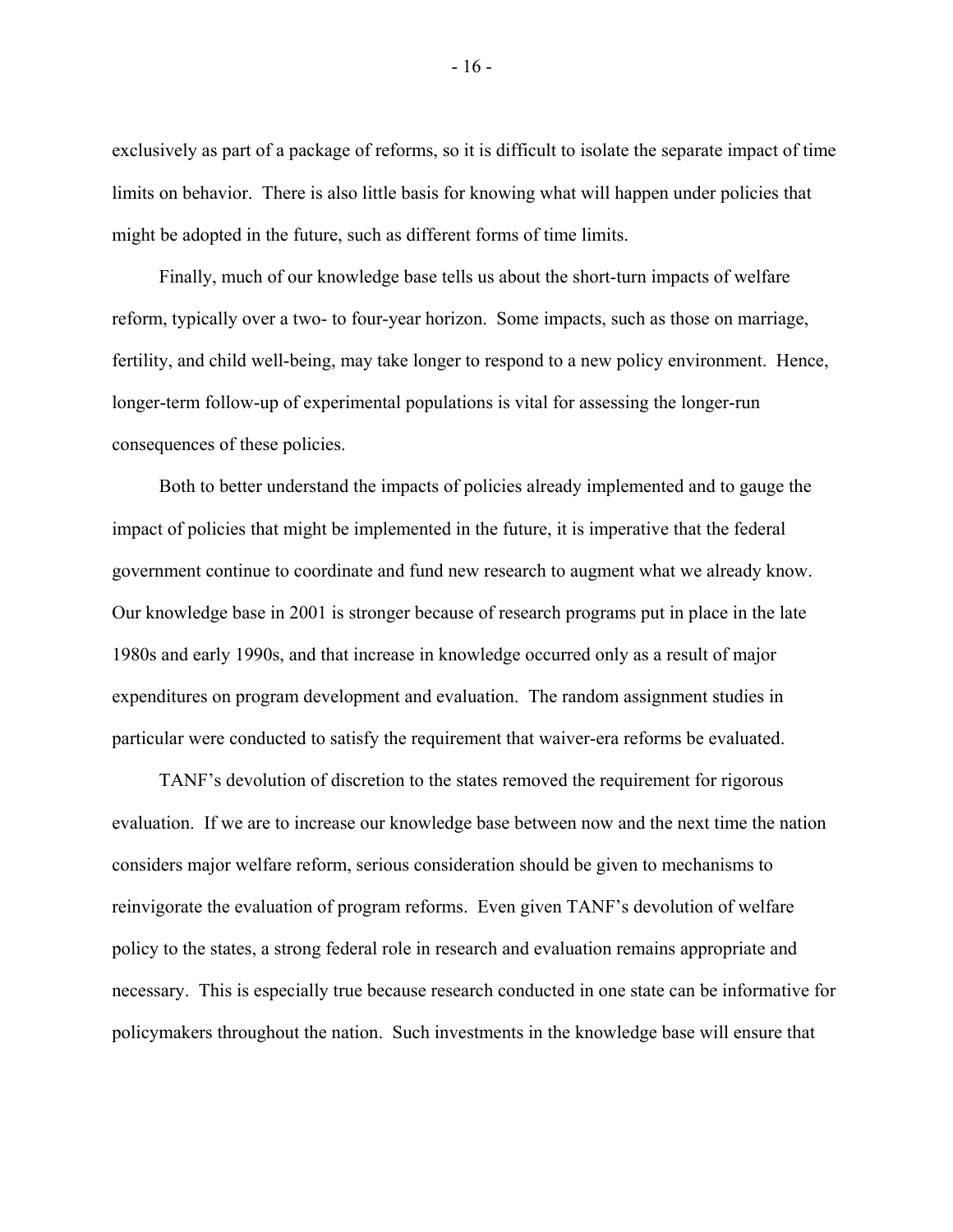policymakers better understand the trade-offs embodied in different reform policies at the next

reauthorization of PRWORA.

## **REFERENCES**

- Acs, Gregory and Sandi Nelson. "'Honey I'm Home.' Changes in Living Arrangements in the Late 1990s." Urban Institute, Series B, No. B-38, June 2001 (available at http://newfederalism.urban.org/html/series\_b/b38/b38.html).
- Dupree, Allen and Wendell Primus. "Declining Share of Children Lived With Single Mothers in the Late 1990s." Washington DC: Center for Budget and Policy Priorities, 2001 (available at http://www.cbpp.org/6-15-01wel.pdf).
- Fein, David J., Erik Beecroft, William L. Hamilton, Wang S. Lee, Pamela A. Holcomb, Terri S. Thompson, Caroline E. Ratcliffe, "The Indiana Welfare Reform Evaluation: Program Implementation and Economic Impacts After Two Years," Cambridge, MA: Abt Associates, Inc., November 1998.
- Freedman, Stephen, Daniel Friedlander, Gayle Hamilton, JoAnn Rock, Marisa Mitchell, Jodi Nudelman, Amanda Schweder, Laura Storto, "National Evaluation of Welfare-to-Work Strategies, Evaluating Alternative Welfare-to-Work Approaches: Two-Year Impacts of Eleven Programs," New York, NY: Manpower Demonstration Research Corporation, June 2000.
- Freedman, Stephen, Jean Tansey Knab, Lisa A. Gennetian, David Navarro, "The Los Angeles Jobs-First GAIN Evaluation: Final Report on a Work First Program in a Major Urban Center," New York, NY: Manpower Demonstration Research Corporation, June 2000.
- Grogger, Jeffrey, "The Effects of Time Limits and Other Policy Changes on Welfare Use, Work, and Income Among Female-Headed Families", UCLA working paper, January 2001.
- Haskins, Ron, "The Second Most Important Issue: Effects of Welfare Reform on Family Income and Poverty," in Rebecca M. Blank and Ron Haskins, eds., *The New World of Welfare*, Washington, D.C.: Brookings Institution Press, 2001.
- Martin, Joyce A.; Brady E. Hamilton, Stephanie J. Ventura. "Births: Preliminary Data for 2000." National Vital Statistics Reports 49:5, July 24, 2001, Centers for Disease Control and Prevention, National Center for Health Statistics. (available at http://www.cdc.gov/nchs/data/nvsr/nvsr49/nvsr49\_05.pdf).
- McGroder, Sharon M., Martha J. Zaslow, Kristin A. Moore, Suzanne M. LeMenestrel, "National Evaluation of Welfare-to-Work Strategies, Impacts on Young Children and Their Families Two Years After Enrollment: Findings from the Child Outcomes Study," Washington, D.C: U.S. Department of Health and Human Services and U.S. Department of Education, 2000.